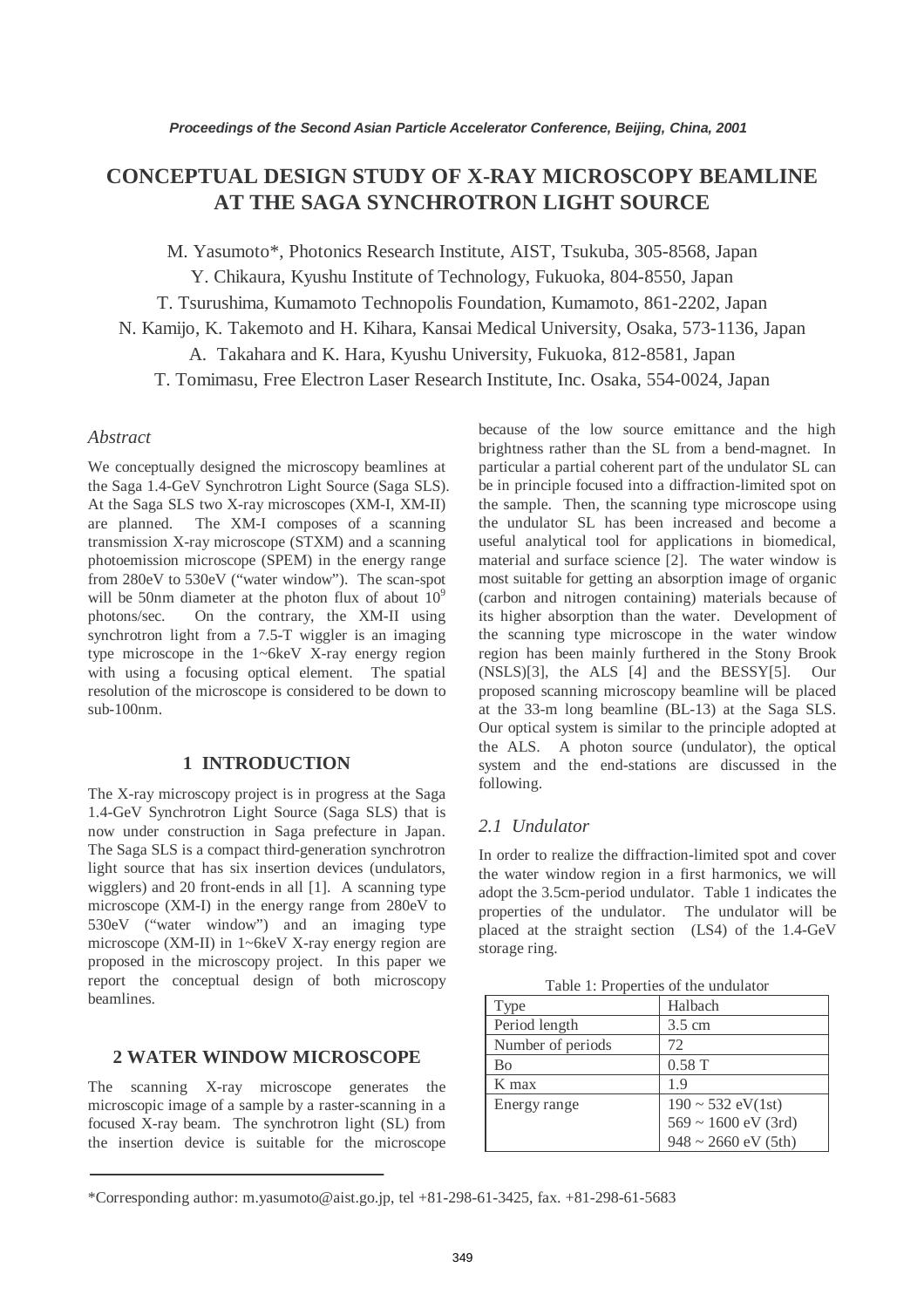Figure 1 shows the calculated photon flux of the 3.5cmperiod undulator according to the K-value range (0.1  $\sim$ 1.9) in the first, a third and a fifth harmonics at the Saga SLS. The 3.5cm-undulator SL covers the energy range of  $190 \sim 532$  eV in the first harmonics. Moreover, the third and the fifth harmonics undulator SL cover up to 2keV X-ray energy. The maximum photon flux is  $\sim 10^{15}$  photons/sec.



Figure 1: Photon flux of 3.5cm-period undulator  $(K=0.1~1.9)$ .

### *2.2 Optical system*

Figure 2 schematically indicates the whole layout of the soft X-ray microscope. The optical system of the microscope composes of a pre-mirror, a monochrometer, and end-stations. Our planned monochrometer has a plane grating that can achieve a monochromaticity as high as  $\sim$  3000 (E/dE).

#### *2.3 End-stations*

A scanning transmission X-ray microscope (STXM) and a scanning photoemission microscope (SPEM) will be in series placed at the end of the BL-13 beamline. The end-stations have a similar optical configuration to one that has already opened for users at the ALS beamline 7.0.1[6]. The focusing optical element, an order selecting aperture (OSA) and a detector are set in the end-stations. We will use the Fresnel zone plate (FZP) as the focusing optical element. The outer most zone width of the FZP determines the spot size of the microscope. The 20nm outermost zone width of the FZP had been already developed [7,8]. When the storage ring is operated in a low emittance mode of 15nm-rad[1], the microscope focuses the soft X-ray down to a diameter of less than 50nm. The photon flux on the sample is estimated at over  $10^9$  photos/sec.

### **3 1 ~ 6KEV X-RAY MICROSCOPE**

The proposed full-field imaging type microscope in the spectral range between 1 and 6keV X-ray generates a contrast image of thick specimen corresponding to the K-absorption edge of medium-light elements such as Na, Mg, P, S, K and Ca. Such an imaging type microscope was developed at the ESRF (ID-21)[9], while higher energy X-ray microscopes using the ID-SL has been progressed at the ESRF(ID-22)[10], the APS[11], and the SPring-8[12]. The microscope will be placed at one of three separate blanch-lines (BL-16) from a 7.5T super-conducting wiggler [1]. The incoherent SL is better than the coherent SL for the photon source of the image type microscope [13].



Figure 2: Schematics layout of the XM-I beamline.